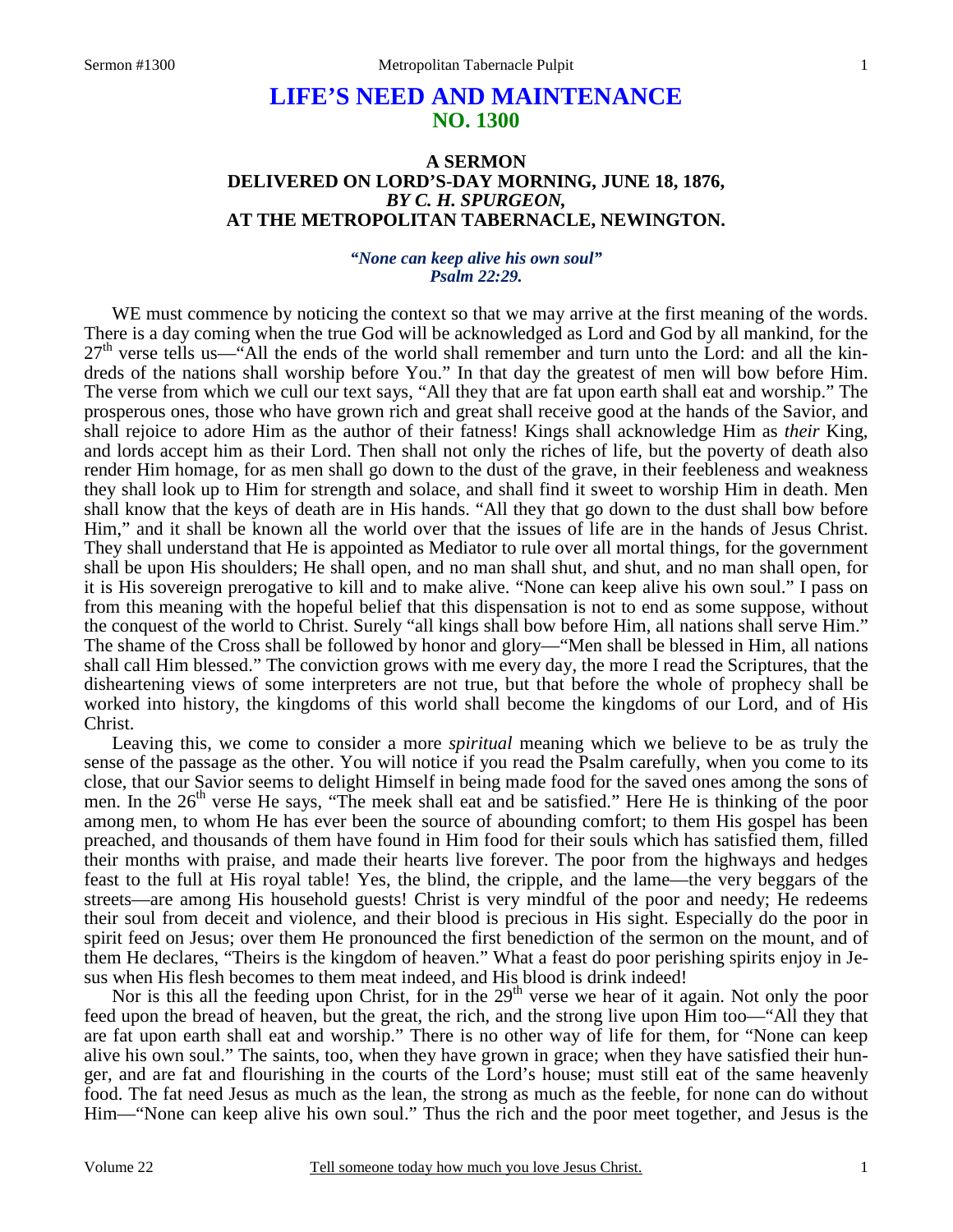food of them all. The empty and the full alike draw near to the Redeemer's fullness, and receive grace for grace.

 Among those who feel their need of Jesus there are some of a mournful type of character who count themselves ready to perish; they dare not number themselves among the meek who shall eat and be satisfied, much less could they think of themselves as the fat upon earth who shall eat and worship. No, they stand back from the feast as utterly unworthy to draw near; they dare not believe themselves to be spiritually alive unto God; they reckon themselves among those that go down into the pit; they bear the sentence of death in themselves, and are prisoners under bondage through fear. Their sense of sin and personal unworthiness is so conspicuous, and so painful, that they are afraid to claim the privileges of the living in Zion! They fear that their faith is expiring, their love is dying out, their hope is withered, and their joy departed; they compare themselves to the smoking flax, and think themselves to be even more offensive than the nauseous smell given forth by the smoking wick. To such comes the Word which precedes my text—"They that go down to the dust shall bow before Him." Christ shall be worshipped even by them! Their last moments shall be cheered by His presence. When, through depression of spirit, through the assaults of Satan, and through inability to see the work of the Spirit in their souls, they shall be brought so low as to be down to the dust, they shall be lifted up from their misery, and made to rejoice in the Lord their Redeemer, who will say to them—"Shake yourself from the dust; arise and sit down; loosen yourself from the bands of your neck, O captive daughter of Zion." When souls are thus brought down, they begin to learn for themselves that "none can keep alive his own soul." A poor broken-hearted spirit knows this, for he fears that the inner filth within his soul is at its last gasp, and he is afraid that his faith, love, and all his graces will be as bones scattered at the grave's mouth. But then he learns what I trust we shall believe at this time without such a painful experience to teach it to us, namely, that none of us can keep our own soul alive, but that we must have food continually from *above,* and visitations of the Lord to preserve our spirits. Our life is not in ourselves, but in our Lord! Apart from Him we could not exist spiritually, even for a moment. We cannot keep our own soul alive as to grace. That is to be the subject of this morning's meditation, and may the Holy Spirit render it profitable to us!

**I.** The first point of consideration out of which the rest will come is this—THE INNER LIFE MUST BE SUSTAINED BY GOD.

 We are absolutely dependent upon God for the preservation of our spiritual life. We all of us know that none of us can *make* his own soul live. You have destroyed yourself, but you can not make yourself live again. Spiritual life must always be the *gift* of God—it must come from without—it cannot arise from within. Between the ribs of death, life never takes its birth. How could it? Shall the ocean beget fire, or darkness create light? You shall go to the morgue as long as you please, but unless the trumpet of the resurrection shall sound there, the dry bones will remain in their corruption. The sinner is "dead in trespasses and sins," and he will never have even so much as a right *desire* towards God, nor a pulse of spiritual life, until Jesus Christ, who is "the resurrection and the Life," shall quicken him. Now, it is important for us to remember that we are as much dependent upon the Lord Jesus, and the power of His Spirit for being kept alive as we were for being made alive in the first place. "None can keep alive his own soul." Do you remember when you first hung upon Christ for everything? That same dependence must be exercised every day of your life, for there is need of it; you remember your former nakedness, your poverty, your emptiness, your misery, your death apart from Christ? Remember that the case is not one whit better if you could now be separated from sin; if now you have any grace, or any holiness, or any love, you derive it entirely from Him, and from moment to moment His grace must be continued to you; for if connection between you and Christ should by any possibility be severed, you would cease to live *spiritually*. That is the truth of God we want to bring forward.

 Here let us remark that this is not at all inconsistent with the undying nature of the spiritual life. When we were born-again there was imparted to us a new and higher nature called the *spirit*. This is a fruit of the Spirit of God, and it can never die; it is an "incorruptible seed which lives and abides forever." When it is imparted to the soul it makes us partakers of the divine nature, and it keeps us so that the evil one touches us not so as utterly to destroy us. Yet this fact is quite consistent with the assertion that we cannot keep our own soul alive, for it is because the Lord keeps us alive. The newborn nature is safe because the Lord protects it—it survives the deadly influences of the world because the Lord continues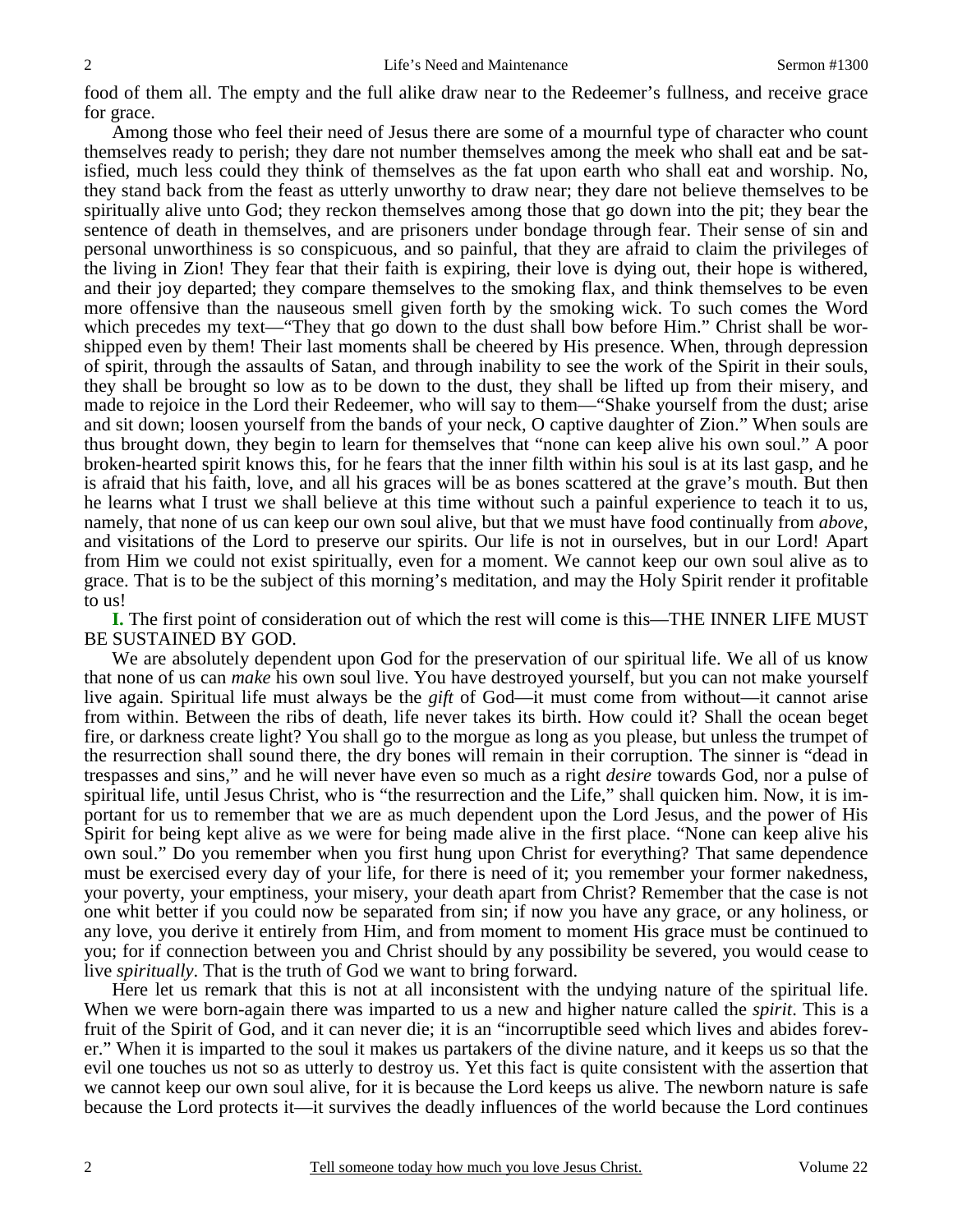This is true of every man living. "None can keep alive his own soul"—no, not one! You young people think, perhaps, that old Christians get on better than you do; you imagine that their experience preserves them, but indeed they cannot keep their own souls alive anymore than you can! You tried and tempted ones sometimes look with envy upon those who dwell at ease, as though their spirituality was self-supporting! But no, they cannot keep their own souls alive anymore than you can! You know your own difficulties, but you do not know those of others; rest assured, however, that to all men there are these difficulties, and that no man can keep his own soul alive.

 This is the truth of God at all times—at no one moment can we keep ourselves alive! While you sit in this house of prayer you may dream that assuredly you can keep yourself *here,* but it is not so. You might sin the foulest of sins in your heart while sitting here, and you might grieve the Holy Spirit, and cloud your life for years while worshipping among the people of God. You are not able to keep your own soul alive in your happiest and holiest moments! From your knees you might rise to blaspheme, and from the communion table you might go to the seat of the scorner if you were left to yourself—

*"All our strength at once would fail us, If deserted, Lord, by Thee. Nothing then could help us, Certain our defeat would be, And those who hate us, Their desires would see."* 

I seldom find myself so much in danger as when I have been in close communion with God. After the most ecstatic devotion, one is hardly prepared for the coarse temptations of this wicked world. When we come down like Moses from the mountain, if we encounter open sin we are apt to grow indignant, and break all the commandments in the vehemence of our wrath. The sudden change from the highest and holiest contemplations to the trifles and vexations of earth subjects the soul to so severe a trial that the poet did well say—

## *"We should suspect some danger near When we perceive too much delight."*

Even when our delight is of a *spiritual* kind we need to be on our guard after having been filled with it for then Satan avails himself of the opportunity. We are never safe unless the Lord keeps us! If we could take you, my brothers and sisters, and place you in the society of saints, give you to keep perpetual Sundays, make every meal a sacrament, and set you nothing to say or do but what should be directly calculated to promote the glory of God, yet even *then* you could not keep your own soul alive! Adam in perfection could not keep himself in Paradise! How can his imperfect children be so proud as to rely upon their own steadfastness? Among angels there were those who kept not their first estate; how shall man then hope to stand unless he is held up?

Why is this? How do we know that our text is true? We gather arguments from the analogies of nature. We do not find that we can keep our own bodies alive; we need divine preservation, or disease and death will deftly make us their prey. We are not self-contained as to this mortal existence, any one of us, no, not for five minutes can we live upon ourselves! Take away the atmospheric air, and who could keep himself alive? The heaving lungs need their portion of air, and if they cannot be satisfied, man soon becomes a corpse! Deprive us of food—leave us for a week without meat or drink—and see if we can keep our natural body alive. Take away from us the means of warmth in the time when God's cold rules the year, and death would soon ensue. Now, if the physical life is not to be sustained by itself, much less can the higher and *spiritual* life! It must have food. It must have the Spirit to sustain it. The Scriptures present to us this figure of the body which dies if severed from the vital organs, and of the branch which is dried up if cut off from the stem. Toplady versifies the thought and sings—

*"Quickened by You, and kept alive, I flourish and bear fruit. My life, I from Your sap derive, My vigor from your root. I can do nothing without You! My strength is wholly Thine. Withered and barren would I be*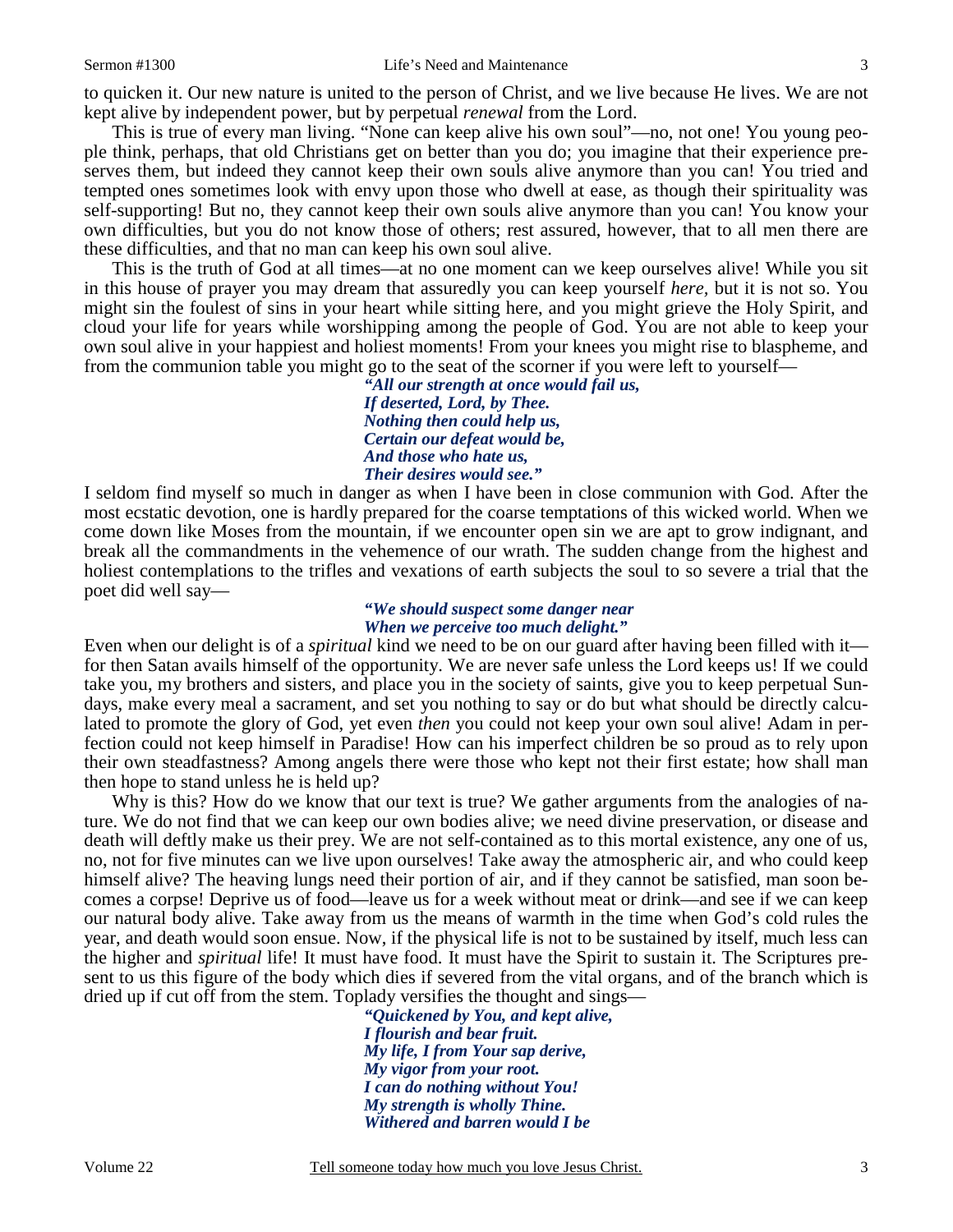#### *If severed from the vine."*

Yonder lamp burns well, but its future shining is dependent upon a fresh supply of oil. The ship in rapid motion borrows force from the continuance of the wind, but the sails hang idle if the gale ceases. The river is full to the bank, but if the clouds should never again pour out their floods it would become a dry trail. All things depend on others and the whole upon the Great Supreme! Nothing is self-sustained! Unless God Himself sustains it, no being exists. Even immortal souls are only so because He has set His seal upon them, and declared that they shall inherit eternal life, or in consequence of sin shall sink into everlasting punishment. Hence we are sure that "none can keep alive his own soul."

 But we need not rely upon analogy, we can put the matter to the test. Could any believer among us keep any one of His graces alive? You, perhaps, are a sufferer, and up to now you have been enabled to be patient. But suppose the Lord Jesus should withdraw His presence from you, and your pains should return again? Ah, where will your patience be? Or, I will suppose you are a worker, and you have done great things for the Lord. Like Samson you have been exceedingly strong, but let the Lord be once withdrawn, and leave you to attempt His work alone, and you will soon discover that you are as weak as other men, and will utterly fail! Holy joy, for instance, take that as a specimen; did you rejoice in the Lord this morning when you awoke? It is very sweet to wake up and hear the birds singing within your heart. But you cannot maintain that joy, no, not even for an hour, do what you will. "All my fresh springs are in You," my God, and if I am to joy and rejoice, You must anoint me continually with the oil of gladness! Have you not sometimes thought in the morning, "I feel so peaceful and calm, so resigned to the divine will. I think I shall be able to keep up this placid spirit all day long." Perhaps you have done so, and if so I know you have praised God for it, but if you have become perturbed, you have learned again that to will is present with you, but how to perform that which you would, you find not! Well, if for any one fruit of the Spirit we are dependent upon the Lord, how much more will this be true as to the essential *life* from which each of these graces spring?

 This truth of God is equally illustrated by our need of help in every *act* of the divine Life. Dear friends, have you ever tried what it is to perform any spiritual act apart from the divine power? What a dull, dead affair it becomes! What a mechanical thing prayer is without the Spirit of God! It is a parrot's noise, and nothing more; it is weariness, slavish drudgery. How sweet it is to pray when the Spirit gives us feeling, unction, access with boldness, pleading power, faith, expectancy, and full fellowship! But if the Spirit of God is absent from us in prayer, our infirmities prevail against us, and our supplication loses all prevalence. Did you ever resolve to praise God, and come into the congregation where the sweetest psalms were being sent to heaven? Could you praise God till the Holy Spirit came like a divine wind, and loosened the fragrance of the flowers of your soul? You know you could not! You used the sacred words of the sweet singers of Israel, but hosannas languished on your tongue, and your devotion died. I know that it is dreadful work to be bound to preach when one is not conscious of the aid of the Spirit of God! It is like pouring water out of bottomless buckets, or feeding hungry souls out of empty baskets! A true sermon such as God will bless, no man can preach of himself! He might as well try to sound the archangel's trumpet! We must have You, O blessed Spirit, or we fail! O God, we must have Your power, or every action that we perform is but the movement of a robot, and not the acceptable act of a living, spiritual man!

 Have you ever, dear friends, had to know that you cannot keep alive your own soul by your own blundering and failures, when you have resolved to be very wise and correct? Did you ever get into a self-sufficient state, and say, "Now, I shall never fall into *that* temptation again, for I am the burnt child that dreads the fire"? And yet into that very sin you have fallen! Have you not said, "Well, I understand *that* business; there is no need to wait upon God for direction in so simple a matter, for I am well up in every particular thing relating to it, and I can manage the affair very well"? And have you not acted as foolishly in the whole concern as the Israelites did in the affair of the Gibeonites, when they were deceived by the old shoes and clothes, and the moldy bread, and asked no counsel of the Lord? I tell you, our *strength,* whenever we have any, is our greatest *weakness!* And our fancied wisdom is our real folly! When we are *weak* we are strong! When in a sense of entire dependence upon God, we dare not trust ourselves, we are both wise and safe! Go, young man, even you who are a zealous Christian—go without your morning prayer into the house of business—and see what will befall you! Venture, my sister, down into your little family without having called upon God for guidance, and see what you will do! Go with a strong resolve that you will never be guilty of the weakness which dishonored you a few days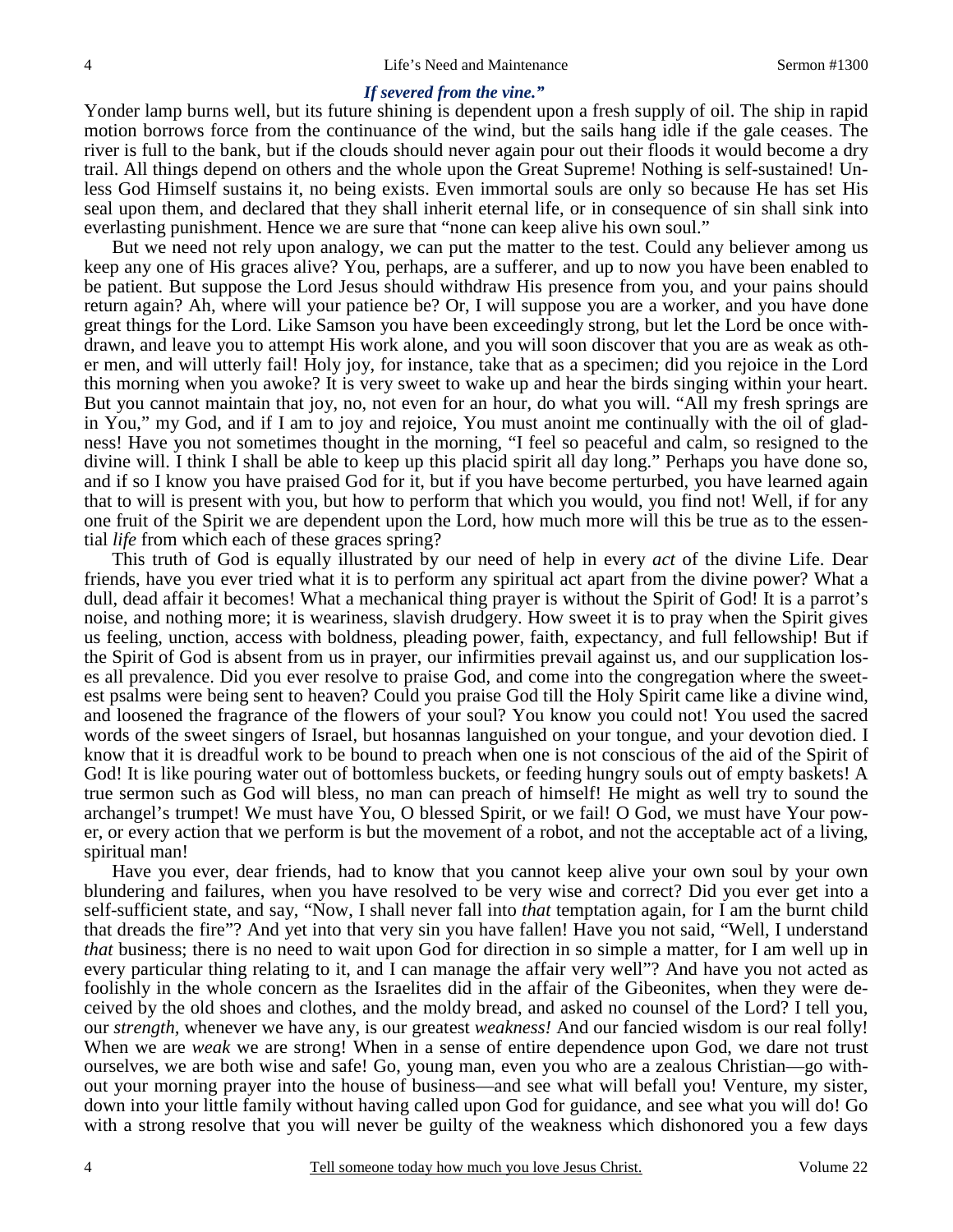ago—and depend upon the strength of your own will, and the firmness of your own purpose—and see if you do not before long discover to your shame how great your weakness is! No, try none of these experiments, but listen to the word which tells you, "none can keep alive his own soul."

 And now, should any think that he can keep his own soul alive, let me ask him to look at the enemies which surround him. A sheep in the midst of wolves is *safe* compared with the Christian in the midst of ungodly men! The world waylays us, the devil assaults us, behind every bush there lurks a foe! If the sight of foes without are not enough to make us confess our danger, look at the foes within! There is enough within your soul, O Christian, though you are one of the best of saints, to destroy you in an hour unless the grace of God guards you, and keeps your passions in check—and prevents your stubborn will from asserting its own rebellious determinations. Oh, what a powder keg the human heart is, even at its best! If some of us have not been blown up, it has been because providence has kept away the sparks, rather than because of there being any lack of powder within. Oh, may God keep us, for if He leaves us, we need no devil to destroy us—we shall prove devils to ourselves—we shall need no tempters except the lusting after evil which now conceals itself so craftily within our own bosom!

 Certainly, dear brothers and sisters, we may be quite sure that "none can keep alive his own soul" when we remember that in the gospel, provision is made for keeping our soul alive! The Holy Spirit is given that He may continually quicken and preserve us—and Jesus Christ Himself lives that we may live also. To what purpose would be all the splendid provisions, and the special safeguards of the covenant of grace for the preservation of the spiritual life if that spiritual life could preserve itself? Why does the Lord declare, "I, the Lord, do keep it," if it can keep itself? The granaries of Egypt, so full of corn, remind us that there is a famine in the land of Canaan! The treasures laid up in Christ Jesus assure us that we are in need of them! God's supplies are never superfluous, but are meant to meet *real* needs. Let us, then, all acknowledge that no man or woman among us can keep alive their own soul!

**II.** This brings me, secondly and briefly, to notice that THIS TRUTH BRINGS GLORY TO CHRIST. "None can keep alive his own soul." Weak-minded professors are prone to trust in man, but they have here an evident warning against such folly! How can they trust in a man who cannot keep alive his own soul? Shall I crouch at the feet of my fellow man, and ask him to hear my confession, and absolve me when I know that he cannot keep alive his own soul? Shall I look up to him, and call him, "father in God," and expect to receive divine grace from the laying on of *his* hands, when I learn that he is a weak, sinful being like myself? *He cannot keep alive his own soul!* What can he do for me? If he lives before God, he has to live upon the daily charity of the Most High—*what can he have to give me?* Oh, look not to your fellow virgins for the oil of grace, for they have not enough for themselves; and whatever name a man may dare to take, whether it is priest, father, or Pope—look not to *him*—but look to JESUS in whom all fullness dwells!

 The glory which accrues to Christ from our daily dependence is seen in His becoming to us our daily bread. His flesh is meat indeed, and His blood is drink indeed! And we must feed upon these continually, or die! Eating is not an operation to be performed only once, but throughout life, and so we have to go to Jesus again and again, and find sustenance in Him as long as life lasts. Beloved, we honored our Master when He first saved us, and through being daily dependent upon Him we are led to honor Him every day. If our hearts are right, we shall honor Him more and more every day, as we more and more perceive our indebtedness to Him. He is our daily bread upon which we feed continually, and the living water of which we continually drink. He is the light which everlastingly shines upon us. He is in fact daily to us our all-in-all; and all this prevents our forgetting Him. As at the first He saved us, so He still saves us! And as at the first we prized Him, we still prize Him.

 More than that, as our *life* is maintained, not only by Him, but by our abiding in union with Him, this leads us to abide in *love* towards Him. Union is the source of communion and love. The wife remains a happy wife by loving fellowship with her husband. When the betrothed one is married to her beloved, the wedding day is not the end of it all; the putting on of the ring is the beginning, not the end. And so, when we believe in Jesus, we are saved, but we must not idly feel, "it is all done now." No, it is only just begun! Now is the life of dependence, the life of faith, the life of obedience, the life of love, the life of union commenced, and it is to be continued forever! This makes us love, honor, and adore our Lord Jesus, since we only live by being one with Him.

We have also to remember that our life is daily supported by virtue of what the living Redeemer is still doing for us, as well as by receiving the fruit of His death, and of our spiritual union with Him. He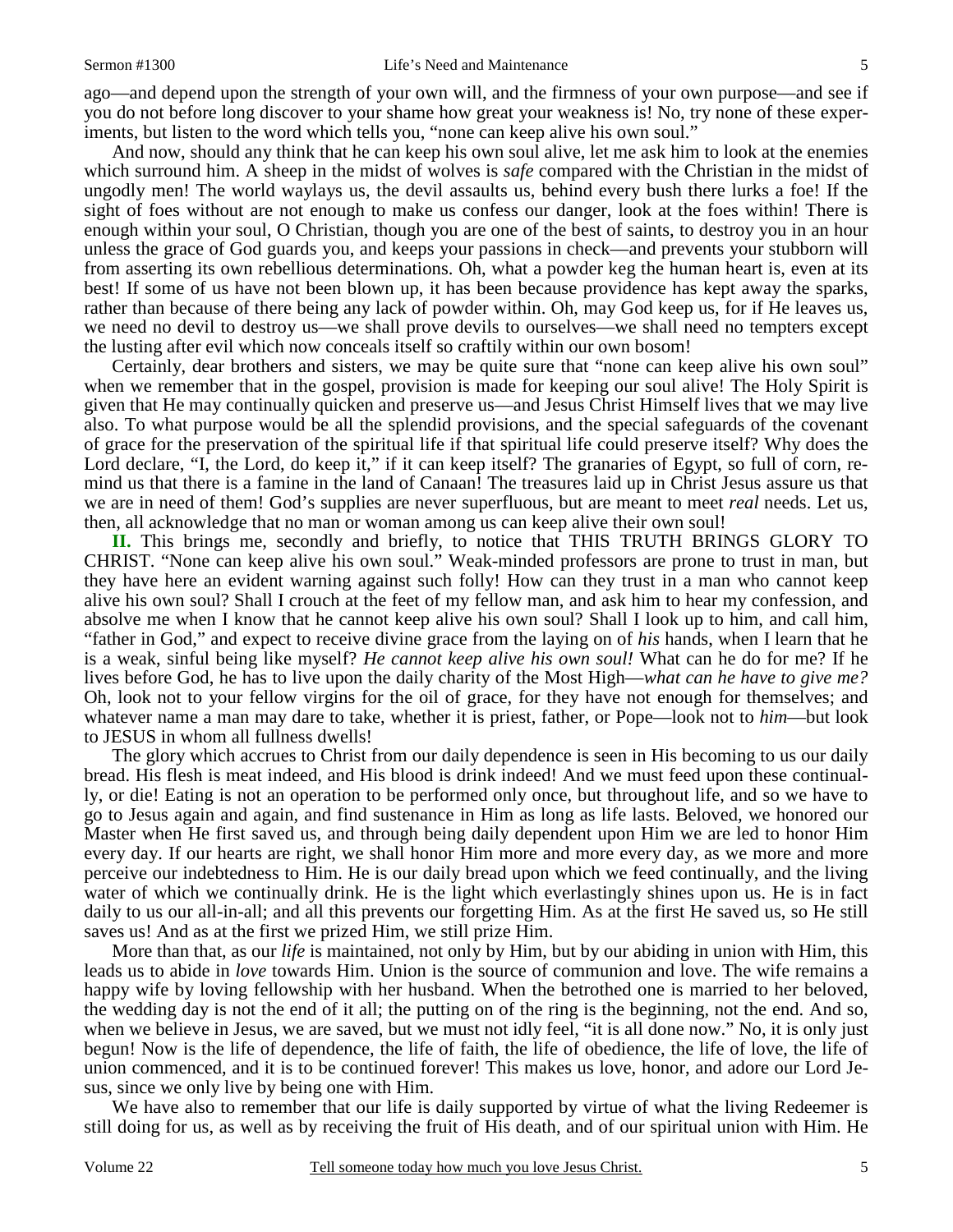ever lives to make intercession for us, and therefore He is "able to save to the uttermost them that come unto God by Him." The life of the ascended Redeemer is intimately bound up with our life—"Because I live, you shall live, also." How this honors Christ, for we are thus led to realize a *living* Savior, and to love Him as a living, breathing, acting person. It is a pity when men only think of a *dead* Savior, or of a *baby* Savior carried in the Virgin's arms, as the Church of Rome does. It is *our* joy to have a LIVING Christ, for while He lives, we cannot die, and while He pleads, we cannot be condemned! Thus we are led to remember Him as a living Savior, and to give Him the honor He is due.

 But oh, my brothers and sisters, what must be the fullness of Christ when all the grace which the saints have must come out of Him, and not merely all they *have* had, but all they obtain every day comes from Him? If there is any virtue, if there is any praise, if there is anything heavenly, if there is anything divine—all this of His fullness have we received, and grace for grace! What must be that power which protects and preserves *millions* of saints from temptation, and keeps them amid perils as many as the sands of the sea? What must be that patience which watches over the frail children of God in all their weaknesses and wanderings, in all their sufferings, in all their infirmities? What must be His grace which covers all their sins, and what His strength which supports them under all their trials? What must the fountainhead be, when the streams which flow to any one of us are so deep that we cannot fathom them, so broad that we cannot measure them? Yet millions of happy spirits are each one receiving as much as any one of us may be, and still there is a fullness abiding in Christ the same as before, for it has pleased the Father that in Him should all fullness dwell! Not a saint lives a moment apart from Him, for "none can keep alive his own soul." The cries of babes in grace, and the shouts of strong men who divide the spoil, all come from the life which He lends, and the strength which He gives! Between the gates of hell and the gates of heaven in all those pilgrims whose faces are towards the royal city, all the life is Christ's life, and all the strength is Christ's strength—and He is in them, working in them to will and to do of His own good pleasure! Blessed be the name of the Lord Jesus who thus supplies all His people! Does not this display the exceeding riches of His grace?

**III.** Thirdly and practically, THIS SUBJECT SUGGESTS THE PATH OF WISDOM FOR OUR-SELVES. "None can keep alive his own soul." Then, my dear brothers and sisters, what manner of persons ought we to be?

 Let me have your earnest thoughts on this point for a minute. Do not let anyone among us look back to a certain day, and say, "On that occasion I was regenerated and converted, and that is enough." I fear that some of you get into a very bad condition by saying, "If I can prove that I was converted on suchand-such a day, that will do." This is altogether unjustifiable talk! Conversion is a turning onto the right road—the next thing is to *walk* in it! The daily going on in that road is as essential as the beginning if you would reach the desired end! To strike the first blow is not all the battle—to him that overcomes the crown is promised! To start in the race is nothing; many have done that who have failed! But to hold out till you reach the winning post is the great point of the matter. Perseverance is as necessary to a man's salvation as conversion. Remember this; you not only need grace to begin with, but grace with which to *live* in Christ Jesus.

 Learn, also, that we should diligently use all those means whereby the Lord communicates fresh support to our life. A man does not say, "Well, I was born on such-and-such a day, that is enough for me." No, the good man needs his daily meals to maintain his existence. Being alive, his next consideration is to *stay* alive, and therefore he does not neglect eating nor any operation which is essential to life. So you, dear friends, must labor for the meat which endures to eternal life—you must feed on the bread of heaven. Study the Scriptures daily—I hope you do not neglect that. Be much in private prayer—your life cannot be healthy if the mercy seat is neglected. Do not forsake the assembling of yourselves together, as is the manner of some. Be eager to hear the word of God, and endeavor both to understand and practice it. Gather with God's people in their many spiritual meetings, when they join in prayer and praise, for these are healthful means of sustaining the inner life. If you neglect these, you cannot expect that grace will be strong within you—you may even question if there is any life at all! Still, remember that even if a man should eat and drink, that would not keep him alive without the power of God! Many die with whom there is no lack either of air or food. You must, therefore, look beyond the outward means, to God Himself, to preserve your soul. Let it be your daily prayer, "Oh Savior, by whom I began to live, daily enable me to look to You that I may draw continuous life from Your wounds, and live because You live." Take these things home and practice them.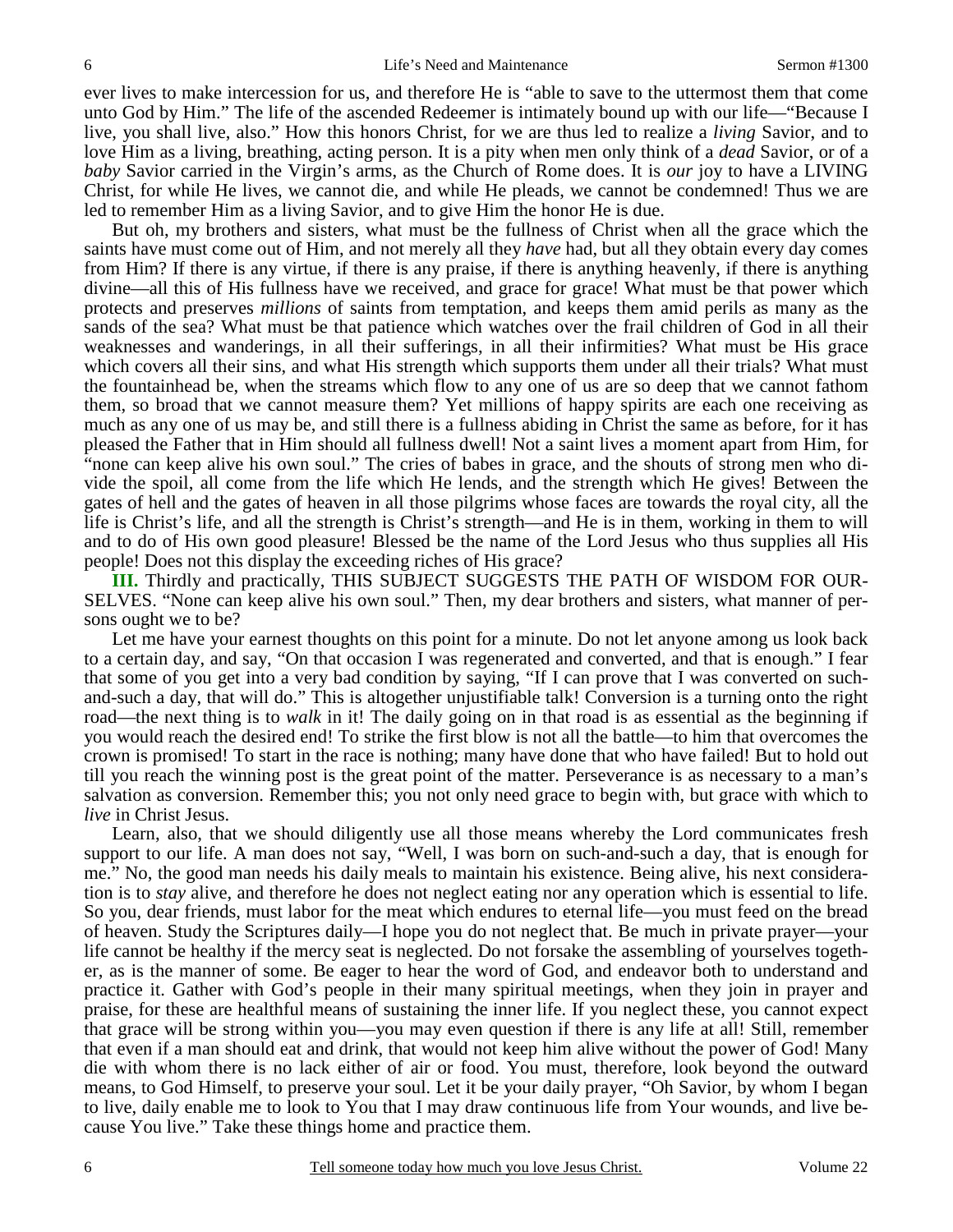Keep, dear friends, also clear of everything which has a tendency to destroy life. A sane man does not willingly take poison. If he knew it, he would not touch the cup in which it had been contained. We are careful to avoid any adulteration in our food which might be injurious to life and health. We have our chemists busily at work to analyze liquids, lest inadvertently we should imbibe death in the water which we drink. Brethren, let us be equally careful as to our souls! Keep your chemist at work analyzing the things of this life. Let conscience and understanding fit up their laboratory, and *prove* all things. Analyze the sermon of the eloquent preacher lest you drink in novelties of doctrine and falsehoods because he happens to put them prettily before you. Analyze each book you read lest you should become tainted with error while you are interested with the style and manner, smartness and elegance of your author. Analyze the company you keep. Test and try everything lest you should be committing spiritual suicide, or carelessly squandering life away. Ask the Lord, the preserver of men, above all things, to keep you beneath the shadow of His wings that you may not be afraid of the pestilence that walks in darkness, nor of the destruction which wastes at noonday. Because His truth has become your shield and buckler, you are safe.

 Watch your life carefully, but look to Jesus Christ from day to day for everything. Do not become self-satisfied so as to say, "Now I am rich, and increased in goods." If ever a child of God imitates the rich man in the parable, and says, "Soul, take your ease, you have much goods laid up for many years," he is a fool as much as the rich man was! I have known some become very exalted in spiritual things. The conflict is almost over with them—temptation has no power, they are masters of the situation—and their condition is of the most elevated kind. Well, ballooning is very pleasant to those who like it, but I think he is safest who keeps on the ground! I fear that spiritual ballooning has been very mischievous to a great many, and has altogether turned their heads. Their high conceit is falsehood! After all, my friend, to tell you the truth very plainly—you are no better than other people, though you think you are, and in one point I am sure you miserably fail—*humility!* When we hear you declare what a fine fellow you are, we suspect that you wear borrowed plumes, and are not what you seem. A peacock is a beautiful bird, what can be more brilliant? But I am not enraptured with his voice, nor are you! And so there may be fine feathers about certain people, perhaps a little too fine, but while they are showing themselves off, we know that there is a weak point about them, and we pray that it may not cause dishonor to the cause of Christ. It is not our part to be hunting about for the failings of our fellow Christians, yet *boasting* has a tendency to make us examine the boaster! The practical thing is to believe that when we are proud ourselves there is something wrong with us. Whenever we stand before the mirror, and think what fine fellows we are, we had better go at once to the great Physician, and beseech Him to give us medicine for our vanity! Mr. Peacock, you are certainly very handsome, but you should hear yourself croak! Professor, there are fine points about you, but there are sorry ones too! Be humble and so be wise. Brother, if you get an inch above the ground, you are just that inch too high! If you have anything apart from Christ—if you can live five minutes on past experience—if you think that you can live on yesterday's grace you are mistaken! You put the manna away so very carefully; you stored it up in the cupboard with such self-content. Go to it tomorrow morning, instead of joining the rest of your brethren in gathering the fresh manna which will fall all around the camp; go to the cupboard where you stored up yesterday's manna! Ah, as soon as you open the door you close it again! Why did you shut that door so quickly? Well, we need not look inside the cupboard—the smell is enough! It has happened as Moses foretold it—it has bred worms and it stinks as he said it would. Cover it up as quickly as you can! Dig a deep hole, and throw it all in, and bury it! That is the only thing to do with such rottenness. Day by day go to Christ, and you will get your sweet manna. But begin to live on past or present attainments, and they will breed worms and stink as sure as you are a man. Do not try it, for, "none can keep alive his own soul."

**IV.** Last of all, THIS SUBJECT INDICATES A WAY OF USEFULNESS for everyone here present who is a child of God. I think the great business of the Christian's life is to serve God, and he can do that mainly by aiming at the conversion of sinners! It is a grand thing to be blessed of God to turn sinners from the error of their ways. But listen, brothers and sisters, there is equally good work to be done by helping struggling saints! The old Roman said he thought it as much an honor to preserve a Roman citizen as to slay an enemy of his country, and he was right. There is as much acceptance before God in the work of instrumentally *preserving* souls alive as in being made the means of making souls to live in the first place. The upholding of believers is as necessary an exercise for Christian workers as the ingather